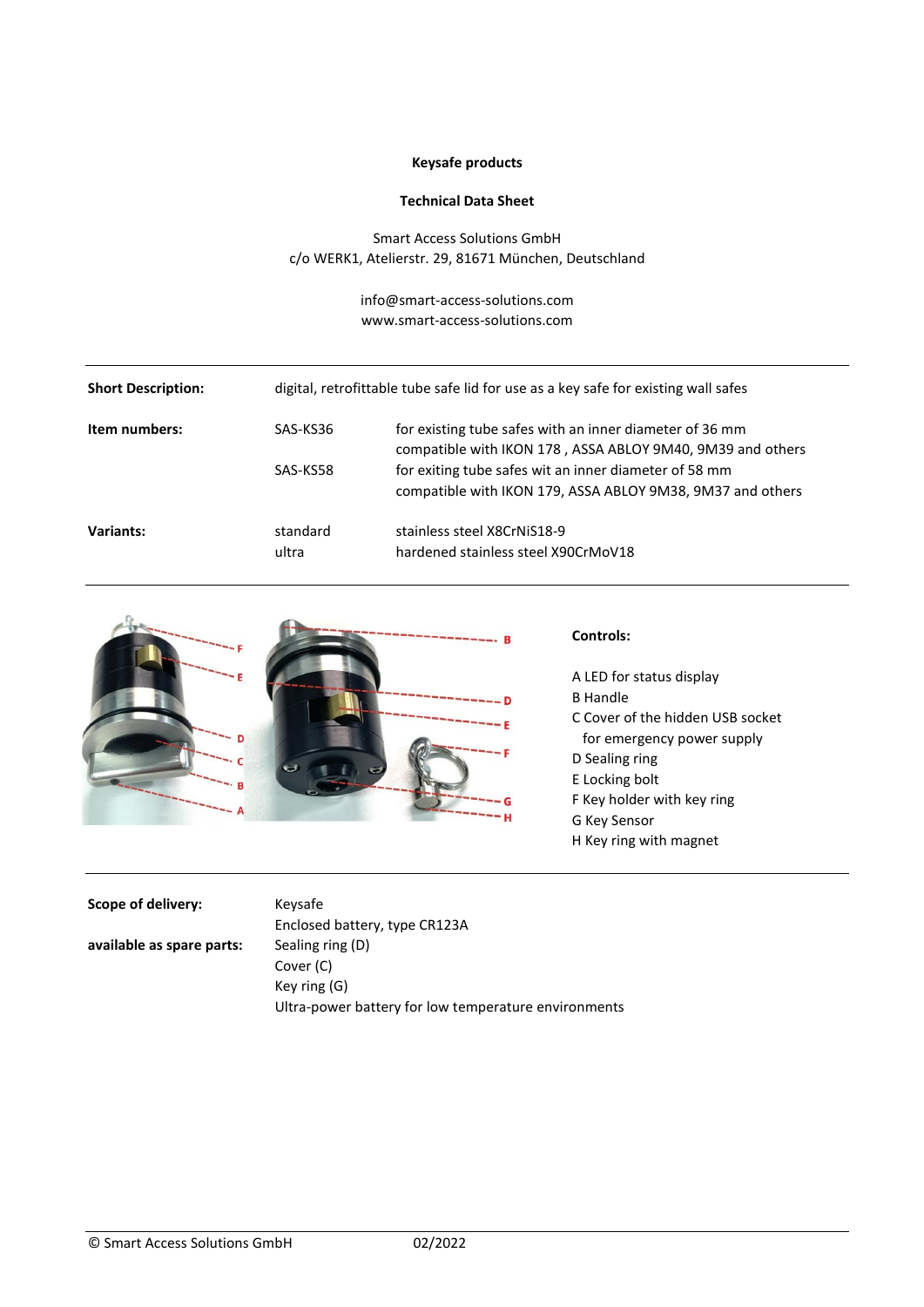| <b>Technical Data:</b>   | SAS-KS36         | SAS-KS58                                                                                                                                                                                                                                                                                                                                                                                                                                                                                                                                                                                                                       |  |  |  |
|--------------------------|------------------|--------------------------------------------------------------------------------------------------------------------------------------------------------------------------------------------------------------------------------------------------------------------------------------------------------------------------------------------------------------------------------------------------------------------------------------------------------------------------------------------------------------------------------------------------------------------------------------------------------------------------------|--|--|--|
|                          |                  |                                                                                                                                                                                                                                                                                                                                                                                                                                                                                                                                                                                                                                |  |  |  |
| Weight (incl. Battery):  | 150 gr.          | 300 gr                                                                                                                                                                                                                                                                                                                                                                                                                                                                                                                                                                                                                         |  |  |  |
| Diameter of the lid:     | 40 mm            | 66 mm                                                                                                                                                                                                                                                                                                                                                                                                                                                                                                                                                                                                                          |  |  |  |
| Diameter of the body:    | 36 mm            | 58 mm                                                                                                                                                                                                                                                                                                                                                                                                                                                                                                                                                                                                                          |  |  |  |
| Length without key ring: | 60 mm            | 60 mm                                                                                                                                                                                                                                                                                                                                                                                                                                                                                                                                                                                                                          |  |  |  |
| Protection class:        | <b>IP67</b>      |                                                                                                                                                                                                                                                                                                                                                                                                                                                                                                                                                                                                                                |  |  |  |
|                          |                  | The device is protected against dust penetration.                                                                                                                                                                                                                                                                                                                                                                                                                                                                                                                                                                              |  |  |  |
|                          |                  | The device is protected against temporary submersion in water.                                                                                                                                                                                                                                                                                                                                                                                                                                                                                                                                                                 |  |  |  |
| Operating temperature:   |                  | -20 °C to +60 °C at maximum 95 % humidity                                                                                                                                                                                                                                                                                                                                                                                                                                                                                                                                                                                      |  |  |  |
| Operating voltage:       | 3 Volt           |                                                                                                                                                                                                                                                                                                                                                                                                                                                                                                                                                                                                                                |  |  |  |
| Battery:                 | <b>CR123A</b>    |                                                                                                                                                                                                                                                                                                                                                                                                                                                                                                                                                                                                                                |  |  |  |
| Hardware Type:           | System on a Chip |                                                                                                                                                                                                                                                                                                                                                                                                                                                                                                                                                                                                                                |  |  |  |
| Processor:               |                  | Nordic nRF52832 system                                                                                                                                                                                                                                                                                                                                                                                                                                                                                                                                                                                                         |  |  |  |
| Memory:                  |                  | 512 K Flash / 64 K Ram                                                                                                                                                                                                                                                                                                                                                                                                                                                                                                                                                                                                         |  |  |  |
| Core:                    |                  | 32-bitARM Cortex M4F                                                                                                                                                                                                                                                                                                                                                                                                                                                                                                                                                                                                           |  |  |  |
| Interfaces:              |                  | Bluetooth with 5.0 BLE frequency 2.44 GHz                                                                                                                                                                                                                                                                                                                                                                                                                                                                                                                                                                                      |  |  |  |
|                          |                  | hidden power supply via micro-USB jack                                                                                                                                                                                                                                                                                                                                                                                                                                                                                                                                                                                         |  |  |  |
| Software:                |                  | SAS Secure OS based on free RTOS (Real Time OS)                                                                                                                                                                                                                                                                                                                                                                                                                                                                                                                                                                                |  |  |  |
| <b>Features</b>          |                  |                                                                                                                                                                                                                                                                                                                                                                                                                                                                                                                                                                                                                                |  |  |  |
| Deep sleep mode          |                  | To reduce power consumption and thus extend battery life, the keysafe enters a deep<br>sleep mode when not in use. In this mode, the keysafe is off. The keysafe must first be<br>woken up from deep sleep mode. To do this, the keysafe must be turned at least 90° on<br>the handle (B) to the left or right. As confirmation of the wake-up, the LED (A) lights up.                                                                                                                                                                                                                                                         |  |  |  |
| Locking and unlocking    |                  | The locking bolt (E) can be retracted or extended using the okey smartphone app and thus<br>the inserted keysafe can lock or unlock the wall sleeve. A separate manual is available for<br>operating the okey smartphone app. To confirm the retraction or extension of the locking<br>bolt (E), the LED lights up in each case.                                                                                                                                                                                                                                                                                               |  |  |  |
| Battery management       |                  | When operating the keysafe with the okey smartphone app, data from the lock is<br>collected in the background by the app and sent to the central Secure Cloud Core<br>platform. Thus, the battery levels of all keysafes of a client are stored and displayed<br>centrally in Secure Cloud Core each time the keysafe is used. If battery levels fall below<br>defined thresholds, notifications (information, warnings, alarms) can be sent.                                                                                                                                                                                  |  |  |  |
| Key Management           |                  | The keysafe is equipped with a key holder with magnetic sensor (G). The keys stored in the<br>mini safe are attached to the key ring of the key holder (F). When the magnetic key holder<br>(F) is connected to the magnetic sensor (G), the keysafe signals the okey smartphone app<br>that the key holder is deposited. Likewise, the keysafe transmits when no key holder is<br>connected. The okey smartphone app transmits this information to the central Secure<br>Cloud Core platform. Here, based on defined rules, notifications (information, warnings,<br>alarms) can be triggered based on these status messages. |  |  |  |
| Location tracking        |                  | When opening and closing the keysafes the okey smartphone app transmits the actual<br>geolocation to the cloud system. This feature can be turned off.                                                                                                                                                                                                                                                                                                                                                                                                                                                                         |  |  |  |
| Security                 |                  | The connection between the keysafe and the okey smartphone app is encrypted and both<br>devices must authenticate themselves in advance.                                                                                                                                                                                                                                                                                                                                                                                                                                                                                       |  |  |  |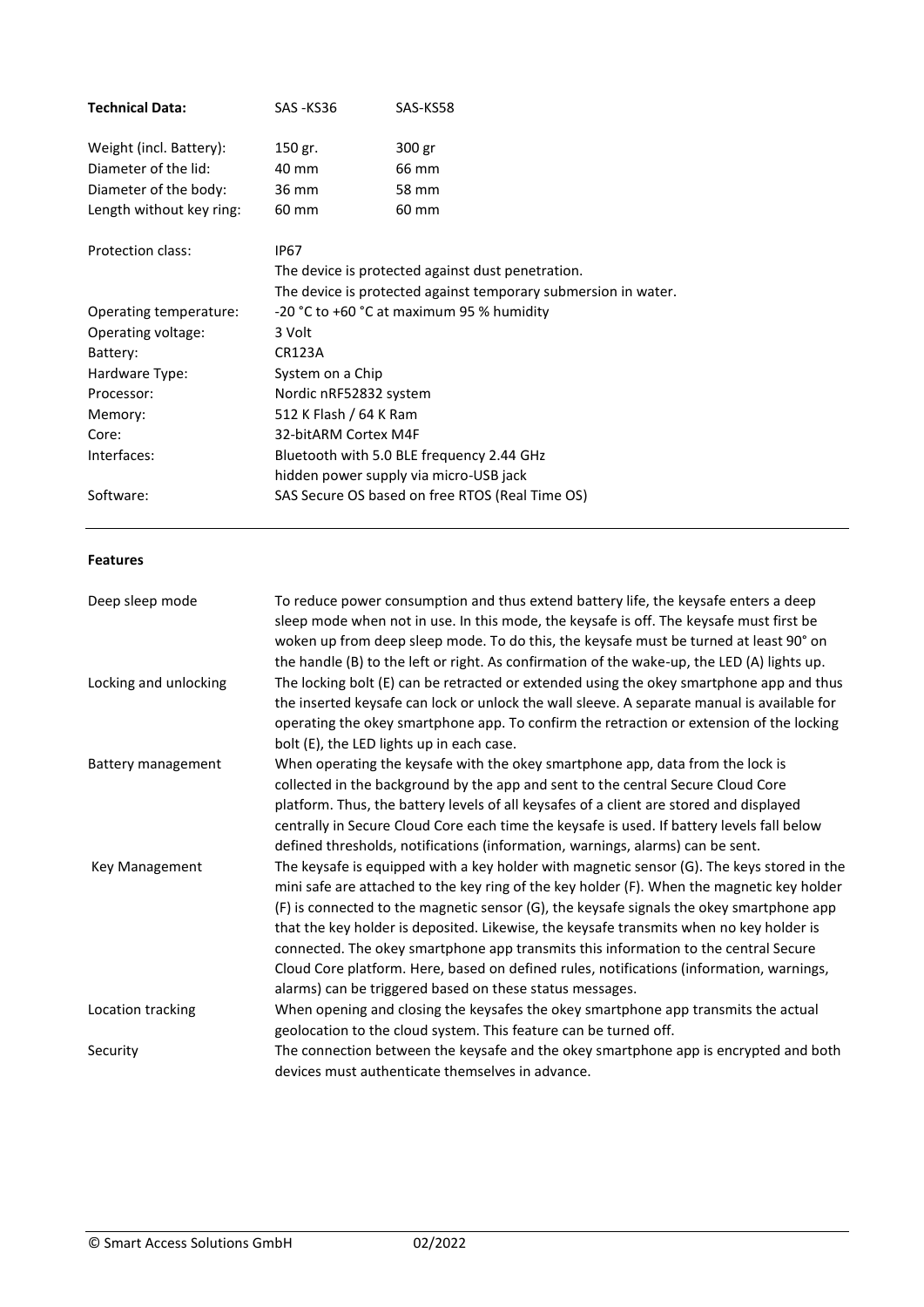### **Keysafe-Produkte**

### **Technisches Datenblatt**

Smart Access Solutions GmbH c/o WERK1, Atelierstr. 29, 81671 München, Deutschland

> info@smart-access-solutions.com www.smart-access-solutions.com

| Kurzbeschreibung: |                   | Digitaler, nachrüstbarer Rohrtresordeckel zur Verwendung als Schlüsseltresor für<br>bestehende Wandtresore             |  |
|-------------------|-------------------|------------------------------------------------------------------------------------------------------------------------|--|
| Artikel-Nummern:  | SAS-KS36          | für Rohrtresore mit einem Innendurchmesser von 36 mm<br>kompatibel mit IKON 178, ASSA ABLOY 9M40, 9M39 und baugleiche  |  |
|                   | SAS-KS58          | für Rohrtresoren mit einem Innendurchmesser von 58 mm<br>kompatibel mit IKON 179, ASSA ABLOY 9M38, 9M37 und baugleiche |  |
| Varianten:        | standard<br>ultra | Edelstahl X8CrNiS18-9<br>gehärteter rostfreier Stahl X90CrMoV18                                                        |  |



## **Bedienelemente:**

A LED für Statusanzeige B Handgriff C Abdeckung der verdeckten USB-Buchse für die Notstromversorgung D Dichtungsring E Verriegelungsbolzen F Schlüsselhalter mit Schlüsselring G Schlüsselsensor H Schlüsselring mit Magnet

**Lieferumfang :** Schlüsselsafe

**als Ersatzteile erhältlich:** - Dichtungsring (D)

verbaute Batterie, Typ CR123A Abdeckung (C) Schlüsselanhänger (G) Ultra-Power-Batterie für Umgebungen mit niedrigen Temperaturen